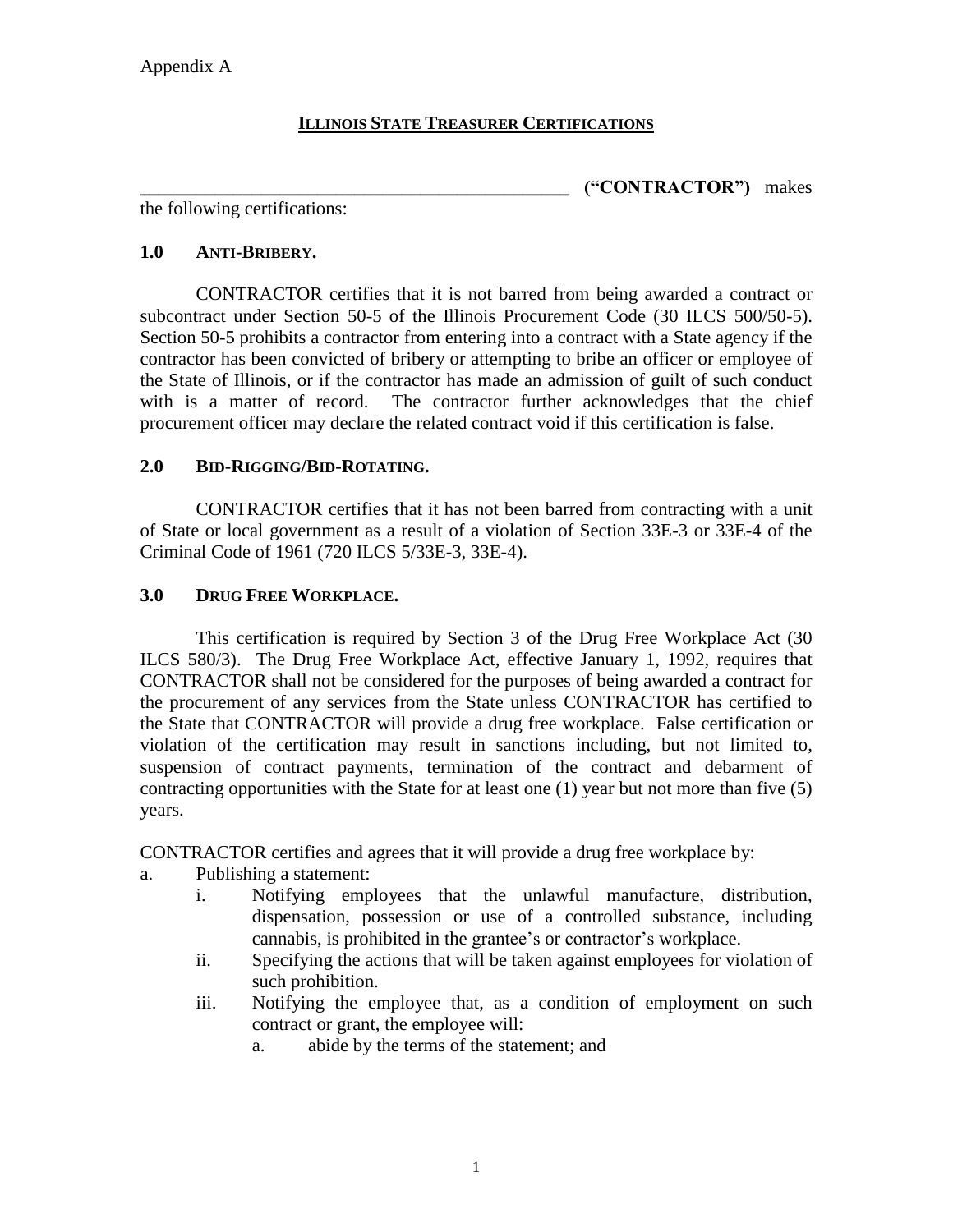- b. notify the employer of any criminal drug statute conviction for a violation occurring in the workplace no later than five (5) days after such conviction.
- b. Establishing a drug free awareness program to inform employees about:
	- i. the dangers of drug abuse in the workplace;
	- ii. CONTRACTOR's policy of maintaining a drug free workplace;
	- iii. any available drug counseling, rehabilitation, and employee assistance programs; and
	- iv. the penalties that may be imposed upon an employee for drug violations.
- c. Providing a copy of the statement required by Section (a) to each employee engaging in the performance of the contract or grant and to post the statement in a prominent place in the workplace.
- d. Notifying the Treasurer's Office within ten (10) days after receiving notice under part (b) of paragraph (iii) of Section (a) above from an employee or otherwise receiving actual notice of such conviction.
- e. Imposing a sanction on, or requiring the satisfactory participation in drug abuse assistance or rehabilitation program by, an employee who is so convicted, as required by Section 5 of the Drug Free Workplace Act.
- f. Assisting employees in selecting a course of action in the event of drug counseling, treatment, and rehabilitation is required and indicating that a trained referral team is in place.
- g. Making a good faith effort to continue to maintain a drug free workplace through implementation of the Drug Free Workplace Act.

# **4.0 ANTI-BOYCOTT CERTIFICATION.**

CONTRACTOR certifies that neither CONTRACTOR nor any substantial-owned affiliated company is participating or shall participate in an international boycott in violation of the provisions of the U.S. Export Administration Act of 1979 (50 U.S.C.A. App. § 2401 et seq.) or the regulations of the U.S. Department of Commerce promulgated under that Act.

## **5.0 NON-DISCRIMINATION.**

CONTRACTOR certifies that it is in compliance with the State and Federal Constitutions, the U.S. Civil Rights Act, Section 504 of the Federal Rehabilitation Act, and all applicable rules that prohibit unlawful discrimination in performance of this Agreement and all other activities, including employment and other contracts. As a condition of receiving the Agreement, CONTRACTOR represents or certifies that services, programs and activities provided under the Agreement are and will continue to be in compliance with State and Federal Constitutions, the U.S. Civil Rights Act, Section 504 of the Federal Rehabilitation Act, and all applicable laws that prohibit unlawful discrimination.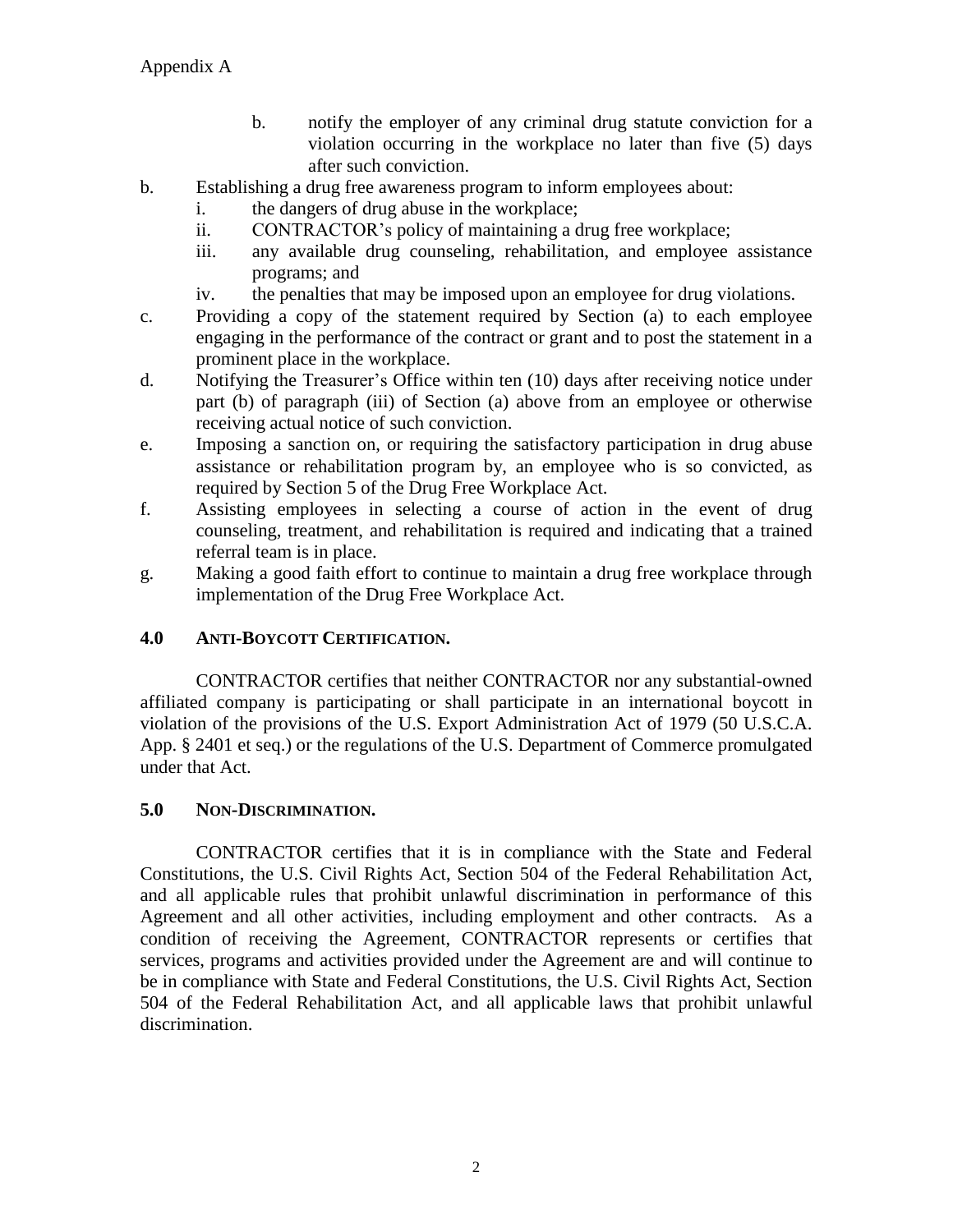### **6.0 AMERICANS WITH DISABILITIES ACT.**

CONTRACTOR certifies that it is in compliance with the Americans with Disabilities Act ("ADA") (42 U.S.C. 12101 et seq.) and the regulations thereunder (28 CFR 35.130) prohibit discrimination against persons with disabilities by the Treasurer, whether directly or through contractual arrangements, in the provision of any aid, benefit or service. As a condition of receiving the Agreement, CONTRACTOR represents or certifies that services, programs and activities provided under the Agreement are and will continue to be in compliance with the ADA.

## **7.0 ILLINOIS HUMAN RIGHTS ACT.**

CONTRACTOR certifies that it is presently in compliance with all of the terms, conditions and provisions of Section 5/2-105 of the Illinois Human Rights Act (775 ILCS 5/2-105), together with all rules and regulations promulgated and adopted pursuant thereto.

## **8.0 FELONY.**

CONTRACTOR certifies that it has not been barred from being awarded a contract under Section 50-10 of the Illinois Procurement Code (30 ILCS 500/50-10). Section 50-10 prohibits a contractor from entering into a contract with a State agency if the contractor has been convicted of a felony and 5 years have not passed from the completion of the sentence for that felony. The contractor further acknowledges that the chief procurement officer may declare the related contract void if this certification is false.

## **9.0 FORMER EMPLOYMENT.**

CONTRACTOR has informed the Treasurer's Office in writing if CONTRACTOR was formerly employed by the Treasurer's Office and has received an early retirement incentive under Section 14-108.3 or 16-133.3 of the Illinois Pension Code (30 ILCS 105/15a).

## **10.0 INDUCEMENT.**

CONTRACTOR has not paid any money or valuable thing to induce any person to refrain from bidding on a State contract, nor has CONTRACTOR accepted any money or other valuable thing, or acted upon the promise of same, for not bidding on a State contract (30 ILCS 500/50-25).

## **11.0 REVOLVING DOOR PROHIBITION.**

CONTRACTOR certifies that neither it nor its employees and agents are in violation of section 50-30 of the Illinois Procurement Code (30 ILCS 500/50-30). Section 50-30 prohibits for a period of (2) years after terminating an affected position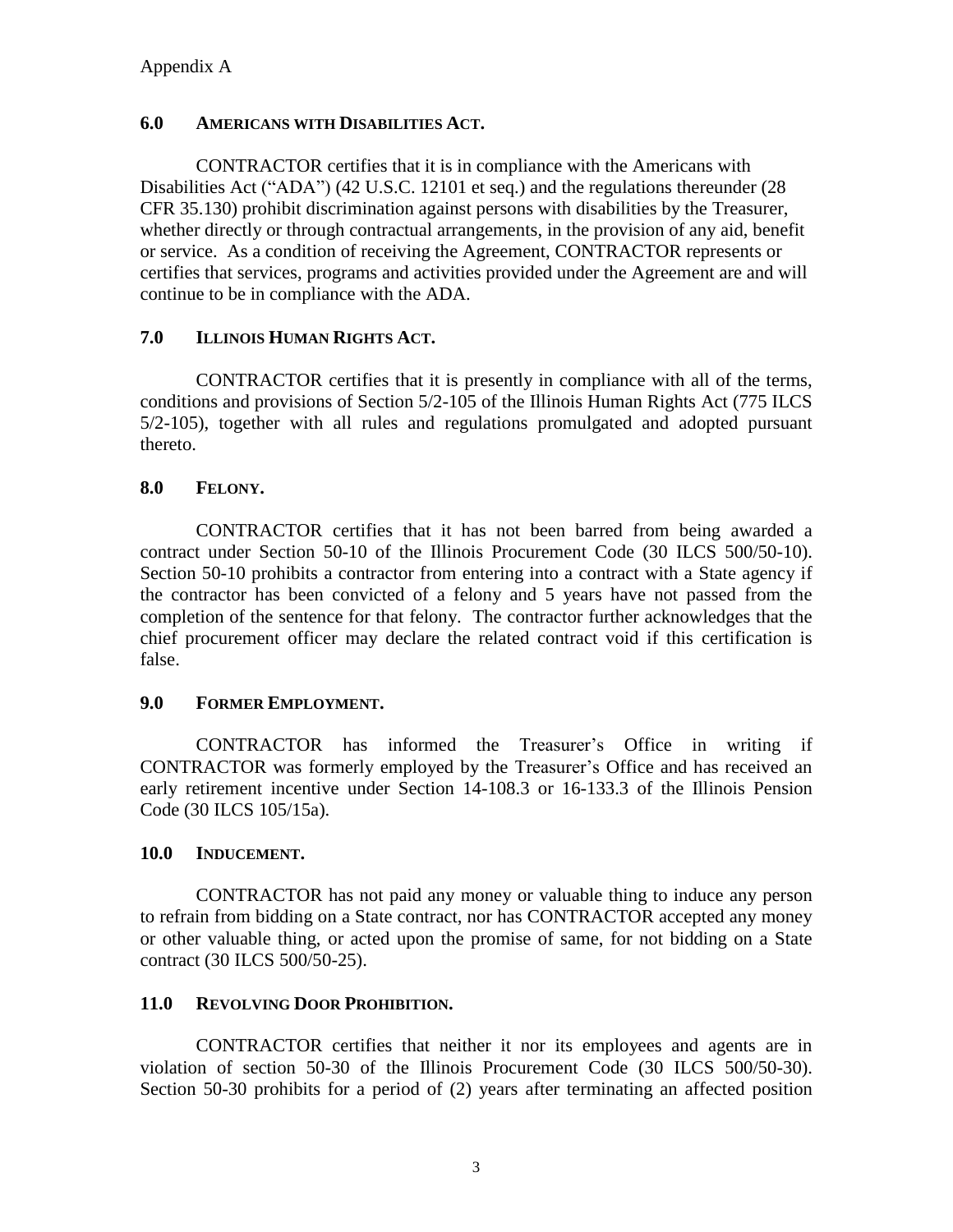certain State employees and their designees from engaging in any procurement activity relating to the State agency most recently employing them for a specified period of time.

### **12.0 REPORTING ANTICOMPETITIVE PRACTICES.**

CONTRACTOR shall report to the Illinois Attorney General and the Chief Procurement Officer any suspected collusion or other anticompetitive practice among any bidders, offerors, contractors, proposers or employees of the State (30 ILCS 500/50-40,  $/50-45, /50-50$ ).

### **13.0 DISCRIMINATORY CLUB.**

CONTRACTOR agrees not to pay any dues or fees on behalf of its employees or agents or subsidize or otherwise reimburse them for payments of any dues or fees to a discriminating club as prohibited by Section 2 of the Discriminatory Club Act (775 ILCS  $25/2$ ).

### **14.0 TAXPAYER IDENTIFICATION NUMBER AND LEGAL STATUS OF CONTRACTOR.**

CONTRACTOR shall be in compliance with applicable tax requirements and shall be current payment of such taxes. Under penalty of perjury, CONTRACTOR certifies that # is its correct Taxpayer Identification Number and that it is doing business as a (please check one):

| Individual                           | <b>Government Entity</b>          |
|--------------------------------------|-----------------------------------|
| Sole Proprietor                      | Nonresident alien                 |
| Partnership/Legal Corporation        | Estate or trust                   |
| Tax Exempt                           | Pharmacy (Non-Corp)               |
| Corporation providing or billing     | Pharmacy/Funeral Home/Cemetery    |
| medical and/or health care services  | (Corp)                            |
| Corporation NOT providing or billing | Limited Liability Company (select |
| medical and/or health care services  | applicable tax classification.)   |
| Other:                               | $\Box$ C = corporation            |
|                                      | $\Box$ P = partnership            |

#### **15.0 LICENSE; AUTHORIZED BIDDER OR OFFEROR**

CONTRACTOR, directly or through its employees, shall have and maintain any license required by this Agreement. CONTRACTOR further certifies that it is a legal entity authorized to do business in Illinois prior to the submission of the bid, offer, or proposal pursuant to section 20-43 of the Illinois Procurement Code (30 ILCS 500/20- 43).

#### **16.0 APPROPRIATION.**

This Agreement is subject to termination and cancellation in any year for which the General Assembly fails to make an appropriation for payments under the terms of the contract.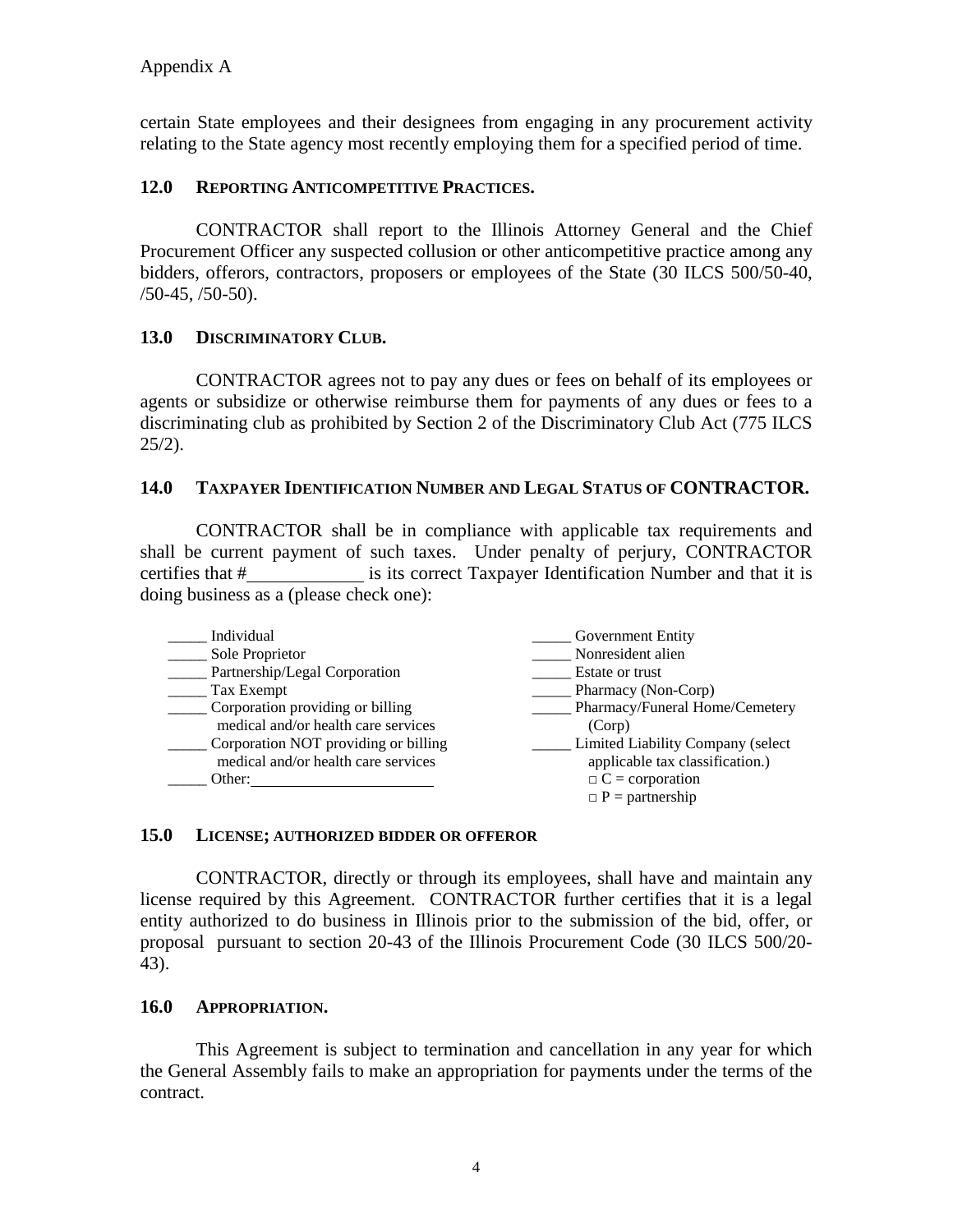### **17.0 RECORDS RETENTION; RIGHT TO AUDIT.**

CONTRACTOR agrees to maintain books and records related to the performance of the contract and necessary to support amounts charged to the State under the contract for a minimum of three years from the last action on the contract or after termination of the Agreement, whichever is longer. Contractor further agrees to cooperate fully with any audit and to make the books and records available for review and audit by the Auditor General, chief procurement officers, internal auditor and the Treasurer; CONTRACTOR agrees to cooperate fully with any audit conducted by the Auditor General or the Treasurer and to provide full access to all relevant materials. The three- (3)-year period shall be extended for the duration of any audit in progress during the term. Failure to maintain the books, records and supporting documents required by this Section shall establish a presumption in favor of the State for the recovery of any funds paid by the State under this Agreement for which adequate books, records, and supporting documentation are not available to support their purported disbursement.

### **18.0 CONFLICTS OF INTEREST.**

CONTRACTOR has disclosed, and agrees that it is under a continuing obligation to disclose, to the Treasurer financial or other interests (public or private, direct or indirect) that may be a potential conflict of interest that would prohibit CONTRACTOR from entering into or performing the Agreement. Conflicts of interest include, but are not limited to, conflicts under Section 1400.5020 of the Treasurer's Procurement Rules (44 Ill. Adm. Code 1400.5020) and Sections 50-13, 50-20, and 50-35 of the Illinois Procurement Code (30 ILCS 500/50).

## **19.0 LATE PAYMENTS.**

Late payment charges, if any, shall not exceed the formula established in the Illinois Prompt Payment Act (30 ILCS 540/1) and the Illinois Administrative Code (74 Ill. Adm. Code 900).

#### **20.0 LIABILITY.**

The State's liability for damages is expressly limited by and subject to the provisions of the Illinois Court of Claims Act (705 ILCS 505/1) and to the availability of suitable appropriations.

#### **21.0 DEBT DELINQUENCY.**

CONTRACTOR certifies that it, or any affiliate, is not barred from being awarded a contract or subcontract under section 50-11 of the Illinois Procurement Code (30 ILCS 500/50-11). Section 50-11 prohibits a contractor from entering into a contract with the Treasurer's Office if it knows or should know that it, or any affiliate, is delinquent in the payment of any debt to the State as defined by the Debt Collection Board.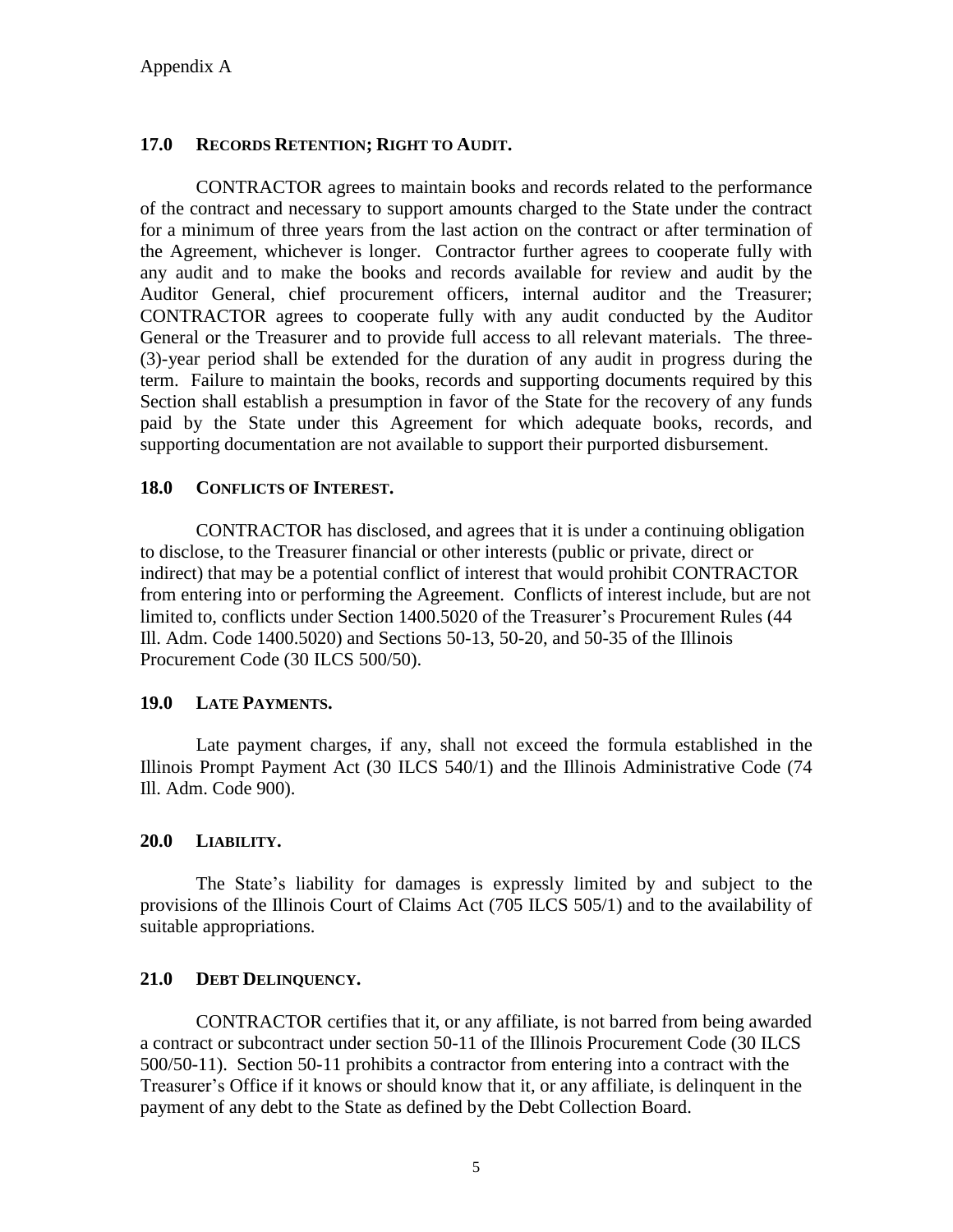CONTRACTOR further acknowledges that the Treasurer's Office may declare the Agreement void if this certification is false or if CONTRACTOR or any affiliate is determined to be delinquent in payment of any debt during the term of the Agreement.

## **22.0 EDUCATIONAL LOAN DEFAULT.**

CONTRACTOR certifies that it is not barred from being awarded a contract under the Educational Loan Default Act (5 ILCS 385). Section 3 of the Educational Loan Default Act prohibits an individual from entering into a contract with the Treasurer's Office if that individual is in default of an educational loan. CONTRACTOR further acknowledges that the Treasurer's Office may declare the Agreement void if this certification is false or if CONTRACTOR is determined to be in default of an educational loan during the term of the Agreement.

# **23.0 FORCE MAJEURE.**

Failure by either party to perform its duties and obligations shall be excused by unforeseeable circumstances beyond its reasonable control, including acts of nature, acts of the public enemy, riots, labor or material shortages, labor disputes, fire, flood, explosion, legislation, and governmental regulation.

## **24.0 ANTITRUST ASSIGNMENT.**

CONTRACTOR hereby assigns, sells and transfers to the State of Illinois all right, title and interest in and to any claims and causes of action arising under antitrust laws of Illinois or the United States relating to the subject matter of the Agreement.

## **25.0 PROHIBITION OF GOODS FROM FORCED LABOR.**

CONTRACTOR certifies that it is not barred from being awarded a contract under the State Prohibition of Goods from Forced Labor Act (30 ILCS 583). Section 10 of the State Prohibition of Goods from Forced Labor Act prohibits a contractor from entering into a contract with the Treasurer's Office if that contractor knew that the foreign-made equipment, materials, or supplies furnished to the State were produced in whole or part by forced labor, convict labor, or indentured labor under penal sanction. CONTRACTOR further acknowledges that the Treasurer's Office may declare the Agreement void if this certification is false or if CONTRACTOR is determined to have known that the foreign-made equipment, materials, or supplies furnished to the State during the term of the Agreement were produced in whole or part by forced labor, convict labor, or indentured labor under penal sanction.

## **26.0 PROHIBITION OF GOODS FROM CHILD LABOR.**

CONTRACTOR certifies in accordance with Public Act 94-0264 that no foreignmade equipment, materials, or supplies furnished to the State under the contract have been produced in whole or in part by the labor of any child under the age of 12.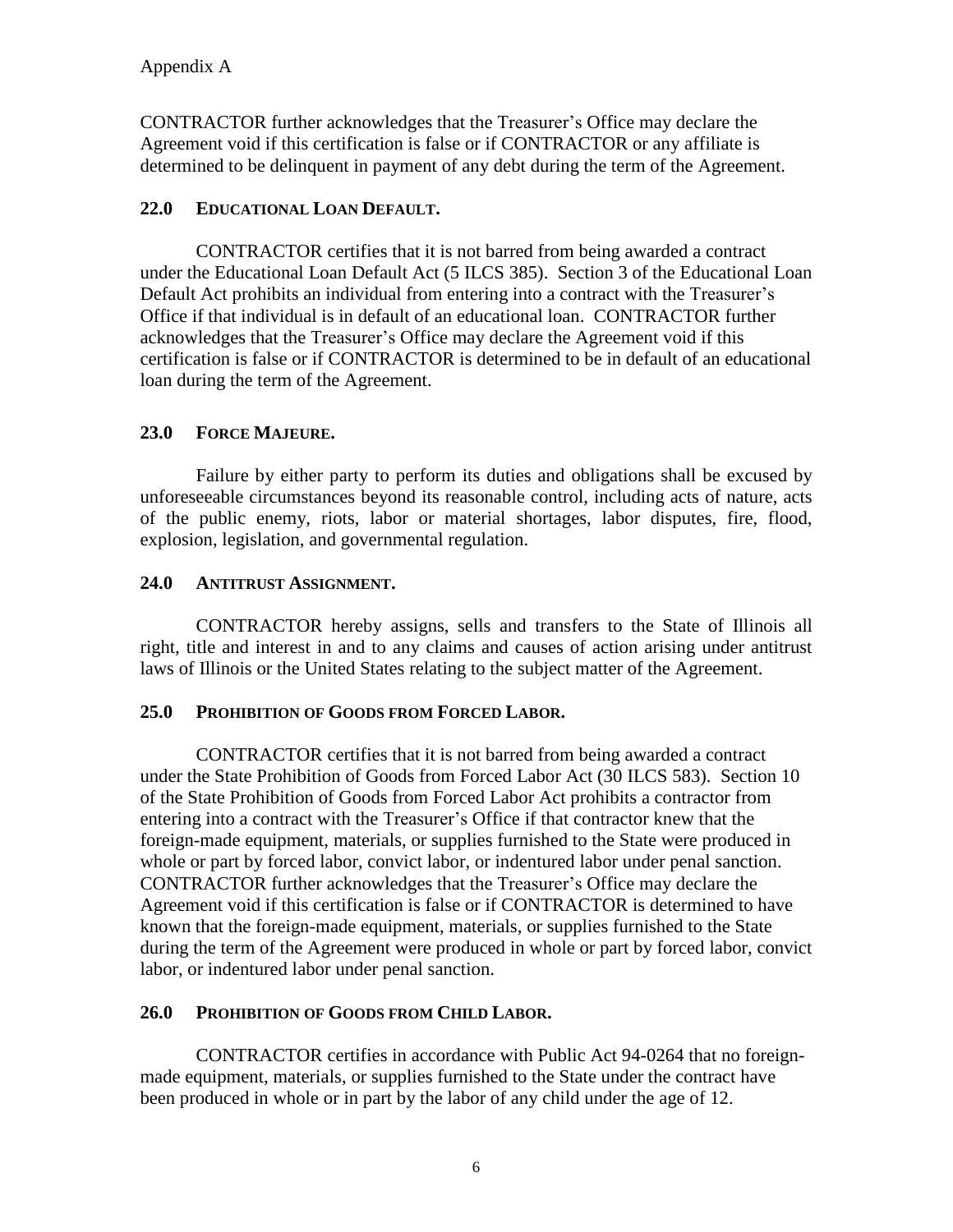# **27.0 SARBANES-OXLEY ACT AND ILLINOIS SECURITIES LAW**

CONTRACTOR certifies that it is not barred from being awarded a contract or subcontract under section 50-10.5 of the Illinois Procurement Code (30 ILCS 500). Section 50-10.5, amongst other things, prohibits a contractor from bidding or entering into a contract or subcontract with the Treasurer's Office if the contractor or any officer, director, partner, or other managerial agent of the contractor has been convicted in the last 5 years of a felony under the Sarbanes-Oxley Act of 2002 or a Class 3 or Class 2 felony under the Illinois Securities Law of 1953 or if the contractor is in violation of Subsection (e). CONTRACTOR further acknowledges that the Treasurer's Office may declare the agreement void if this certification is false or if CONTRACTOR is determined to have been convicted of a felony under the Illinois Sarbanes-Oxley Act of 2002 or a Class 3 or Class 2 felony under the Illinois Securities Law of 1953 during the term of the agreement.

## **28.0 DISPUTES.**

Any claim against the State arising out of this Agreement must be filed exclusively with the Illinois Court of Claims (705 ILCS 505/1). The State shall not enter into binding arbitration to resolve any agreement dispute. The State of Illinois does not waive sovereign immunity by entering into this Agreement. Any provision containing a citation to an Illinois statute (cited "ILCS") may not contain the complete statutory language. The official text, which is incorporated by reference, may be found in the appropriate chapter and section of the Illinois Compiled Statutes. An unofficial version may be viewed at www.ilga.gov.

## **29.0 THIRD-PARTY PAYMENTS.**

CONTRACTOR certifies that no fee was paid to a third-party in expectation of being awarded a contract by the Treasurer.

#### **30.0 MOST FAVORABLE TERMS.**

If more favorable terms are granted by the CONTRACTOR to any similar governmental agency in any state in a contemporaneous agreement let under the same or similar financial terms and circumstances for comparable supplies or services, the more favorable terms will be applicable under the Agreement between the Treasurer's Office and the CONTRACTOR.

#### **31.0 BOARD OF ELECTIONS REGISTRATION**

**\_\_\_\_** The CONTRACTOR certifies that they are **not required to register** as a business entity with the State Board of Elections pursuant to the Illinois Procurement Code (30 ILCS 500/20-160). Further, the CONTRACTOR acknowledges that all contracts or subcontracts between State agencies and a business entity that do not comply with this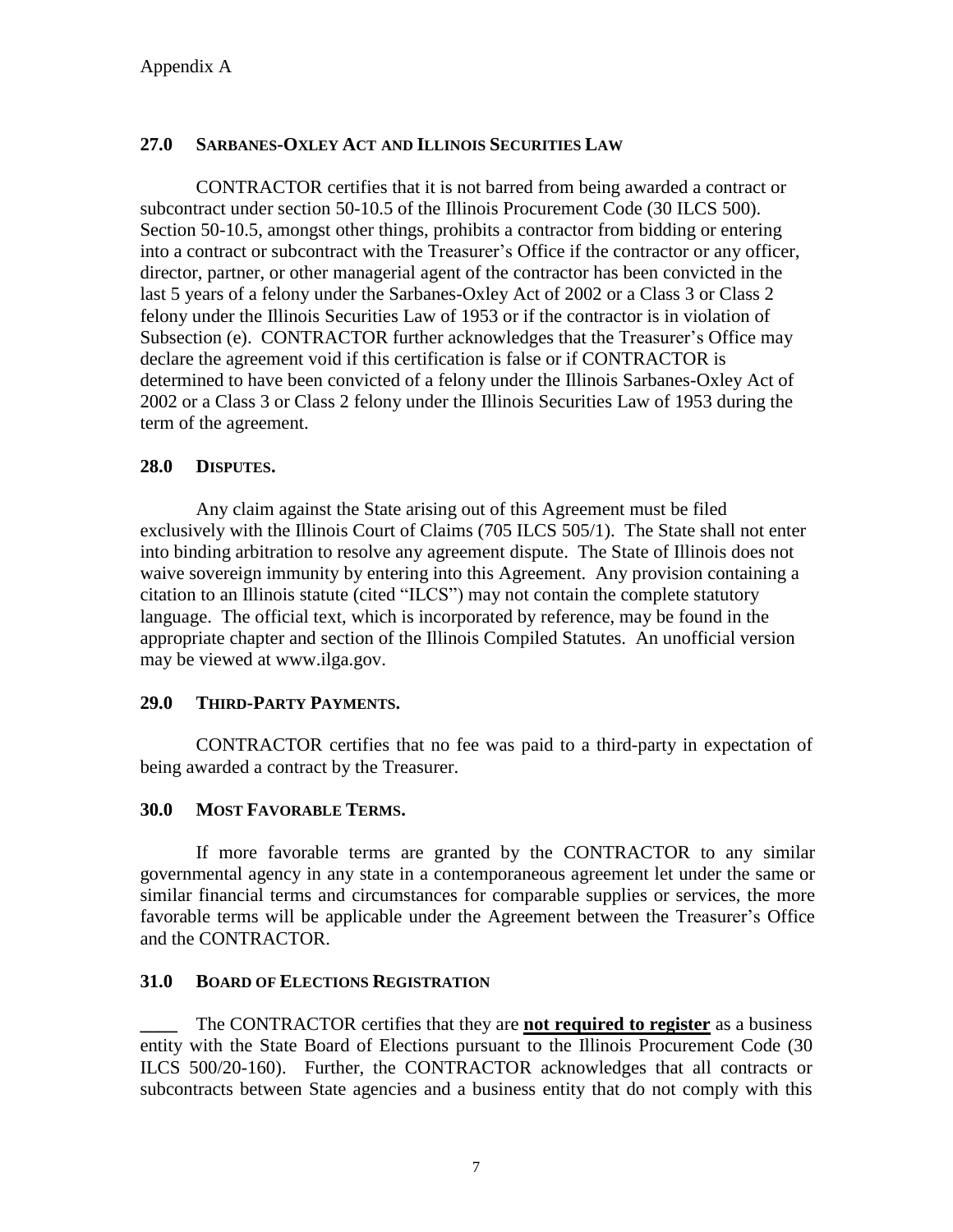Section shall be voidable under Section 50-60 of the Illinois Procurement Code (30 ILCS 500/50-60).

*(or)*

\_\_\_\_ The CONTRACTOR certifies that they **have registered** as a business entity with the State Board of Elections and acknowledges a continuing duty to update the registration pursuant to the Illinois Procurement Code (30 ILCS 500/20-160). Further,

the CONTRACTOR acknowledges that all contracts or subcontracts between State agencies and a business entity that do not comply with this Section shall be voidable under Section 50-60 of the Illinois Procurement Code (30 ILCS 500/50-60).

### **32.0 COLLECTION AND REMITTANCE OF ILLINOIS USE TAX**

The CONTRACTOR certifies that it is not barred from being awarded a contract under section 50-12 of the Illinois Procurement Code (30 ILCS 500/50-12). Section 50- 12 prohibits a contractor from entering into a contract or subcontract with a State agency if the CONTRACTOR or affiliate has failed to collect and remit Illinois Use Tax on all sales of tangible personal property into the State of Illinois in accordance with the provisions of the Illinois Use Tax Act. The CONTRACTOR further acknowledges that the contract or subcontract may be voided if this certification is false.

### **33.0 ENVIRONMENTAL PROTECTION ACT VIOLATIONS**

The CONTRACTOR certifies that it is not barred from being awarded a contract or subcontract under section 50-14 of the Illinois Procurement Code (30 ILCS 500/50- 14). Section 50-14 prohibits a CONTRACTOR from entering into a contract or subcontract with a State agency if the CONTRACTOR has been found by a court or the Pollution Control Board to have committed a willful or knowing violation of the Environmental Protection Act within the last (5) years. The CONTRACTOR further acknowledges that the contracting State agency may declare the related contract or subcontract void if this certification is false.

#### **34.0 LEAD POISONING PREVENTION ACT VIOLATIONS**

The CONTRACTOR certifies that it is not barred from entering into a contract or subcontract under section 50-14.5 of the Illinois Procurement Code (30 ILCS 500/50- 14.5). Section 50-14.5 prohibits a CONTRACTOR from entering into a contract or subcontract with the State of Illinois or a State agency if the CONTRACTOR, while the owner of a residential building, committed a willful or knowing violation of the Lead Poisoning Prevention Act. The CONTRACTOR further acknowledges that the Treasurer may declare the related contract or subcontract void if this certification is false.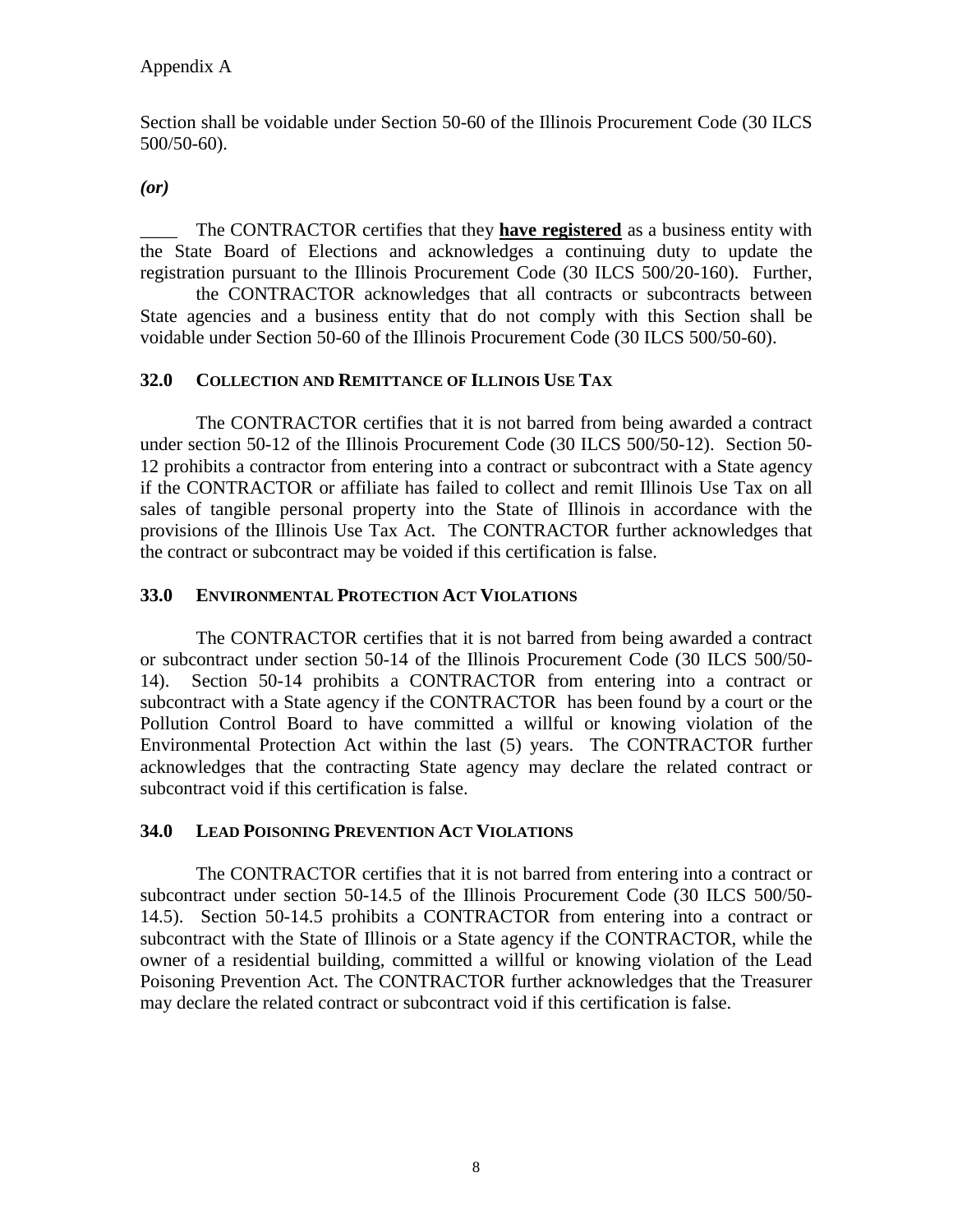### **35.0 BOND ISSUANCES**

The CONTRACTOR certifies that it is not barred from being awarded a contract or subcontract under section 50-21 of the Illinois Procurement Code (30 ILCS 500/50- 21). Section 50-21 prohibits State agencies from entering into contracts or subcontracts with respect to the issuances of bonds or other securities by the State or a State agency with any entity that uses an "independent consultant" as defined in section 50-21.

### **36.0 POLITICAL CONTRIBUTIONS**

The CONTRACTOR certifies that it is not barred from being awarded a contract or subcontract under section 50-37 of the Illinois Procurement Code (30 ILCS 500/50- 37). Section 50-37 prohibits business entities whose contracts with State agencies, in the aggregate, annually total more than \$50,000, or whose aggregate pending bids and proposals on State contracts total more than \$50,000, and any affiliated entities or affiliated persons of such business entity, from making any contributions to any political committee established to promote the candidacy of the office holder responsible for awarding the contract on which the business entity has submitted a bid or proposal during the period beginning on the date the invitation for bids or request for proposals are issued and ending on the day after the date the contract is awarded.

### **37.0 LOBBYING RESTRICTIONS**

The CONTRACTOR certifies that it is not barred from being awarded a contract or subcontract under section 50-38 of the Illinois Procurement Code (30 ILCS 500/50- 38). Section 50-38 prohibits a CONTRACTOR from billing the State for any lobbying costs, fees, compensation, reimbursements, or other remuneration provided to any lobbyist who assisted the CONTRACTOR in obtaining the contract or subcontract.

#### **38.0 DISCLOSURE OF BUSINESS OPERATIONS WITH IRAN (30 ILCS 500/50-36)**

Each bid, offer, or proposal submitted for a State contract, other than a small purchase defined in Section 20-20 [of the Illinois Procurement Code], shall include a disclosure of whether or not the bidder, offeror, or proposing entity, or any of its corporate parents or subsidiaries, within the 24 months before submission of the bid, offer, or proposal had business operations that involved contracts with or provision of supplies or services to the Government of Iran, companies in which the Government of Iran has any direct or indirect equity share, consortiums or projects commissioned by the Government of Iran and:

(1) more than 10% of the company's revenues produced in or assets located in Iran involve oil-related activities or mineral-extraction activities; less than 75% of the company's revenues produced in or assets located in Iran involve contracts with or provision of oil-related or mineral – extraction products or services to the Government of Iran or a project or consortium created exclusively by that Government; and the company has failed to take substantial action; or

(2) the company has, on or after August 5, 1996, made an investment of \$20 million or more, or any combination of investments of at least \$10 million each that in the aggregate